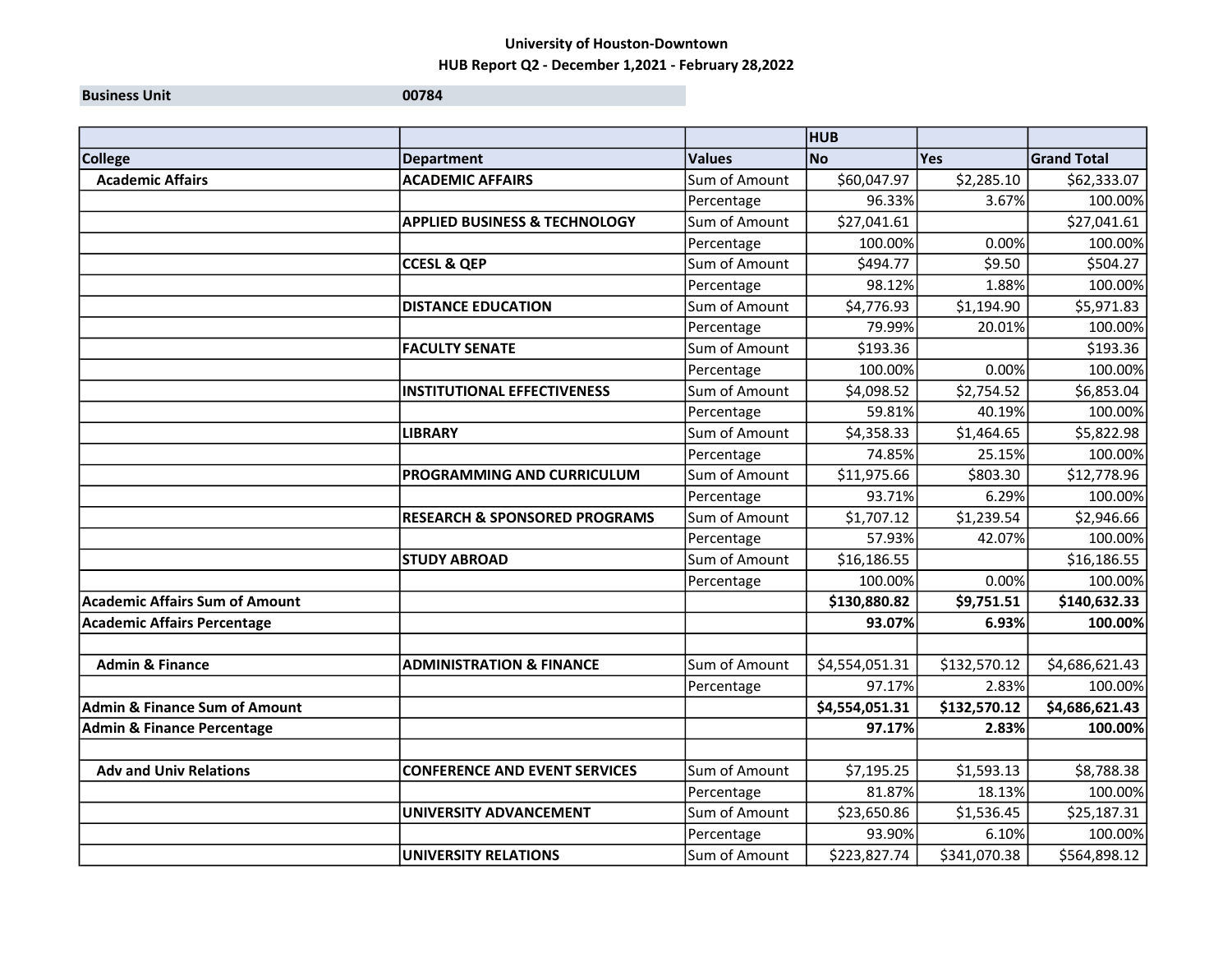| <b>Adv and Univ Relations</b>                      | <b>UNIVERSITY RELATIONS</b>                | Percentage    | 39.62%       | 60.38%       | 100.00%      |
|----------------------------------------------------|--------------------------------------------|---------------|--------------|--------------|--------------|
| <b>Adv and Univ Relations Sum of Amount</b>        |                                            |               | \$254,673.85 | \$344,199.96 | \$598,873.81 |
| <b>Adv and Univ Relations Percentage</b>           |                                            |               | 42.53%       | 57.47%       | 100.00%      |
|                                                    |                                            |               |              |              |              |
| <b>Budget Procur &amp; Contracts</b>               | <b>BUDGET PROCUR &amp; CONTRACTS</b>       | Sum of Amount | \$305.95     | \$234.45     | \$540.40     |
|                                                    |                                            | Percentage    | 56.62%       | 43.38%       | 100.00%      |
|                                                    | <b>PROCUREMENT &amp; CONTRACTS</b>         | Sum of Amount | \$114.26     |              | \$114.26     |
|                                                    |                                            | Percentage    | 100.00%      | 0.00%        | 100.00%      |
| <b>Budget Procur &amp; Contracts Sum of Amount</b> |                                            |               | \$420.21     | \$234.45     | \$654.66     |
| <b>Budget Procur &amp; Contracts Percentage</b>    |                                            |               | 64.19%       | 35.81%       | 100.00%      |
|                                                    |                                            |               |              |              |              |
| <b>Business Affairs</b>                            | <b>BUSINESS AFFAIRS</b>                    | Sum of Amount | \$1,108.26   | \$1,916.67   | \$3,024.93   |
|                                                    |                                            | Percentage    | 36.64%       | 63.36%       | 100.00%      |
| <b>Business Affairs Sum of Amount</b>              |                                            |               | \$1,108.26   | \$1,916.67   | \$3,024.93   |
| <b>Business Affairs Percentage</b>                 |                                            |               | 36.64%       | 63.36%       | 100.00%      |
|                                                    |                                            |               |              |              |              |
| <b>CHSS</b>                                        | <b>ARTS &amp; COMMUNICATION</b>            | Sum of Amount | \$8,740.19   | \$19,581.21  | \$28,321.40  |
|                                                    |                                            | Percentage    | 30.86%       | 69.14%       | 100.00%      |
|                                                    | <b>COLLEGE OF HUMANITIES &amp; SOC SC</b>  | Sum of Amount | \$13,522.32  | \$737.89     | \$14,260.21  |
|                                                    |                                            | Percentage    | 94.83%       | 5.17%        | 100.00%      |
|                                                    | <b>ENGLISH</b>                             | Sum of Amount | \$4,206.23   | \$1,240.60   | \$5,446.83   |
|                                                    |                                            | Percentage    | 77.22%       | 22.78%       | 100.00%      |
|                                                    | <b>GALLERY</b>                             | Sum of Amount | \$3,354.83   | \$1,376.00   | \$4,730.83   |
|                                                    |                                            | Percentage    | 70.91%       | 29.09%       | 100.00%      |
|                                                    | <b>HISTORY, HUMANITIES &amp; LANGUAGES</b> | Sum of Amount | \$2,362.66   | \$981.67     | \$3,344.33   |
|                                                    |                                            | Percentage    | 70.65%       | 29.35%       | 100.00%      |
|                                                    | <b>SOCIAL SCIENCES</b>                     | Sum of Amount | \$3,969.64   |              | \$3,969.64   |
|                                                    |                                            | Percentage    | 100.00%      | 0.00%        | 100.00%      |
| <b>CHSS Sum of Amount</b>                          |                                            |               | \$36,155.87  | \$23,917.37  | \$60,073.24  |
| <b>CHSS Percentage</b>                             |                                            |               | 60.19%       | 39.81%       | 100.00%      |
|                                                    |                                            |               |              |              |              |
| <b>CPS</b>                                         | <b>COLLEGE OF PUBLIC SERVICE</b>           | Sum of Amount | \$6,268.17   | \$830.35     | \$7,098.52   |
|                                                    |                                            | Percentage    | 88.30%       | 11.70%       | 100.00%      |
|                                                    | <b>CRIMINAL JUSTICE</b>                    | Sum of Amount | \$885.44     | \$1,349.47   | \$2,234.91   |
|                                                    |                                            | Percentage    | 39.62%       | 60.38%       | 100.00%      |
|                                                    | <b>CRIMINAL JUSTICE CENTER</b>             | Sum of Amount | \$68,180.50  | \$160.69     | \$68,341.19  |
|                                                    |                                            | Percentage    | 99.76%       | 0.24%        | 100.00%      |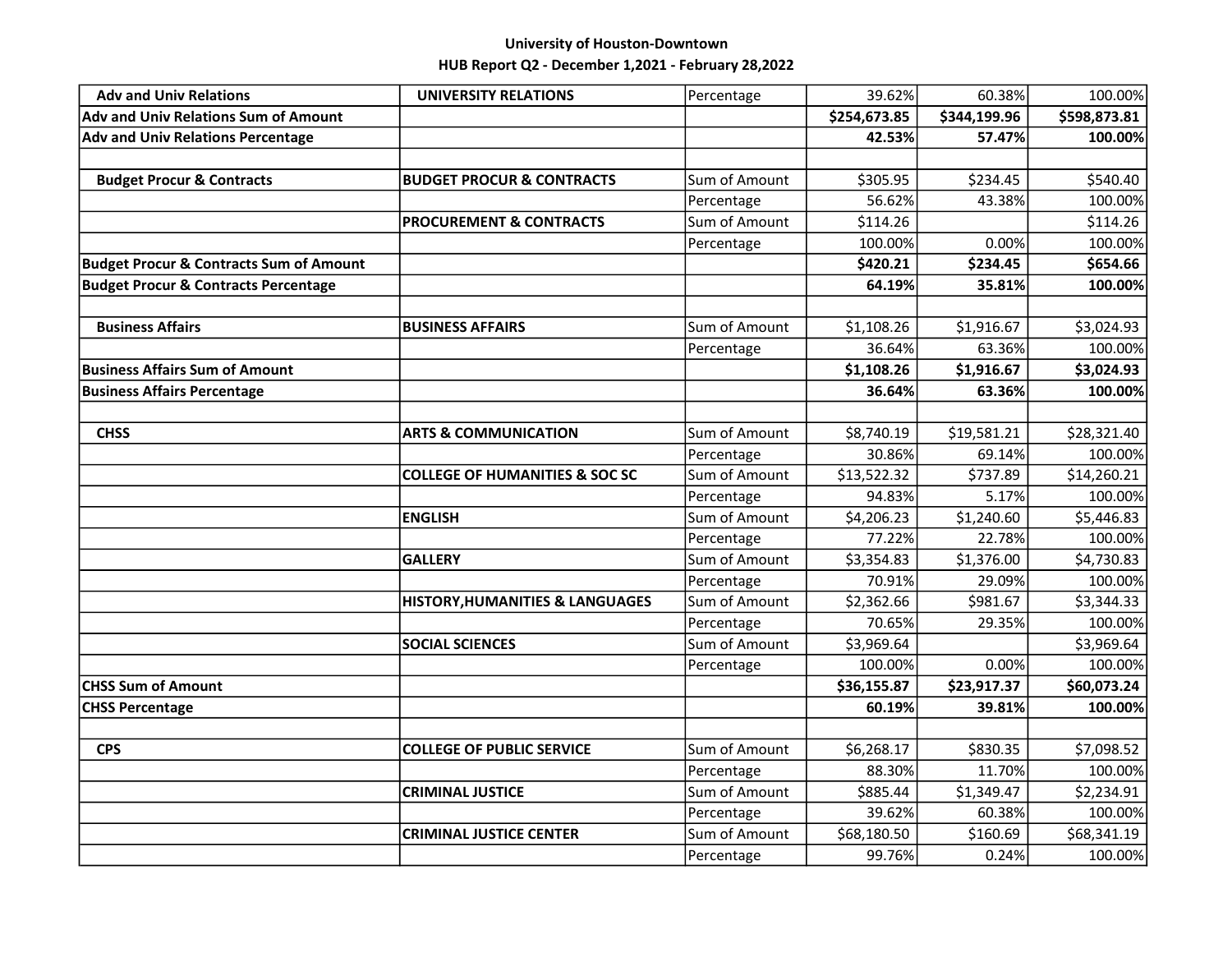| <b>CPS</b>                                 | <b>CTR PUBLIC SERV&amp;COMM RESEARCH</b>  | Sum of Amount |              | \$20.00     | \$20.00      |
|--------------------------------------------|-------------------------------------------|---------------|--------------|-------------|--------------|
|                                            |                                           | Percentage    | 0.00%        | 100.00%     | 100.00%      |
|                                            | <b>URBAN EDUCATION</b>                    | Sum of Amount | \$3,694.24   | \$1,882.83  | \$5,577.07   |
|                                            |                                           | Percentage    | 66.24%       | 33.76%      | 100.00%      |
| <b>CPS Sum of Amount</b>                   |                                           |               | \$79,028.35  | \$4,243.34  | \$83,271.69  |
| <b>CPS Percentage</b>                      |                                           |               | 94.90%       | 5.10%       | 100.00%      |
|                                            |                                           |               |              |             |              |
| <b>CST</b>                                 | <b>COLLEGE OF SCIENCE &amp; TECHNOLOG</b> | Sum of Amount | \$41,112.65  | \$2,024.94  | \$43,137.59  |
|                                            |                                           | Percentage    | 95.31%       | 4.69%       | 100.00%      |
|                                            | <b>COMP SCI &amp; ENG TECH</b>            | Sum of Amount | \$38,788.67  | \$13,919.01 | \$52,707.68  |
|                                            |                                           | Percentage    | 73.59%       | 26.41%      | 100.00%      |
|                                            | <b>MATHEMATICS AND STATISTICS</b>         | Sum of Amount | \$10,443.76  | \$2,983.89  | \$13,427.65  |
|                                            |                                           | Percentage    | 77.78%       | 22.22%      | 100.00%      |
|                                            | <b>NATURAL SCIENCES</b>                   | Sum of Amount | \$24,298.99  | \$10,023.83 | \$34,322.82  |
|                                            |                                           | Percentage    | 70.80%       | 29.20%      | 100.00%      |
|                                            | <b>NURSING</b>                            | Sum of Amount | \$5,535.25   |             | \$5,535.25   |
|                                            |                                           | Percentage    | 100.00%      | 0.00%       | 100.00%      |
|                                            | <b>SCHOLARS ACADEMY</b>                   | Sum of Amount | \$5,536.50   | \$96.50     | \$5,633.00   |
|                                            |                                           | Percentage    | 98.29%       | 1.71%       | 100.00%      |
| <b>CST Sum of Amount</b>                   |                                           |               | \$125,715.82 | \$29,048.17 | \$154,763.99 |
| <b>CST Percentage</b>                      |                                           |               | 81.23%       | 18.77%      | 100.00%      |
|                                            |                                           |               |              |             |              |
| <b>Enrollment Management</b>               | <b>ENROLLMENT COMMUNICATIONS</b>          | Sum of Amount | \$114.13     | \$2,450.00  | \$2,564.13   |
|                                            |                                           | Percentage    | 4.45%        | 95.55%      | 100.00%      |
|                                            | <b>ENROLLMENT MANAGEMENT</b>              | Sum of Amount | \$15,229.97  | \$6,114.96  | \$21,344.93  |
|                                            |                                           | Percentage    | 71.35%       | 28.65%      | 100.00%      |
|                                            | <b>FINANCIAL AID</b>                      | Sum of Amount | \$45,354.44  | \$270.00    | \$45,624.44  |
|                                            |                                           | Percentage    | 99.41%       | 0.59%       | 100.00%      |
|                                            | <b>REGISTRAR</b>                          | Sum of Amount | \$312,141.82 | \$9,499.99  | \$321,641.81 |
|                                            |                                           | Percentage    | 97.05%       | 2.95%       | 100.00%      |
|                                            | <b>TESTING</b>                            | Sum of Amount |              | \$161.03    | \$161.03     |
|                                            |                                           | Percentage    | 0.00%        | 100.00%     | 100.00%      |
|                                            | <b>UNDERGRADUATE ADMISSIONS</b>           | Sum of Amount | \$8,630.08   | \$7,401.96  | \$16,032.04  |
|                                            |                                           | Percentage    | 53.83%       | 46.17%      | 100.00%      |
| <b>Enrollment Management Sum of Amount</b> |                                           |               | \$381,470.44 | \$25,897.94 | \$407,368.38 |
| <b>Enrollment Management Percentage</b>    |                                           |               |              |             |              |
|                                            |                                           |               | 93.64%       | 6.36%       | 100.00%      |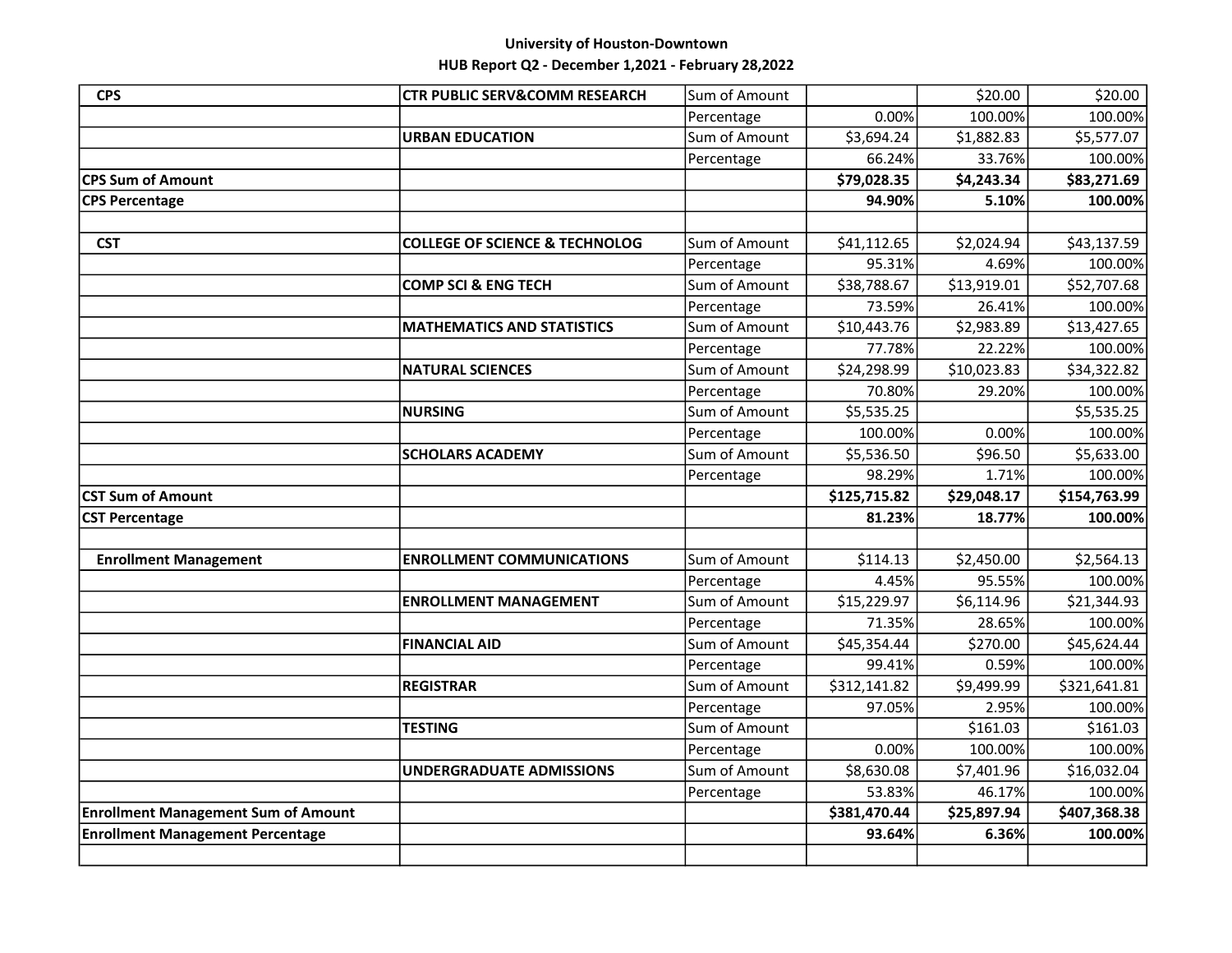| <b>ESO</b>                                 | <b>EMPLOYMENT SVCS &amp; OPERATIONS</b> | Sum of Amount | \$47,617.35  | \$1,382.16     | \$48,999.51    |
|--------------------------------------------|-----------------------------------------|---------------|--------------|----------------|----------------|
|                                            |                                         | Percentage    | 97.18%       | 2.82%          | 100.00%        |
| <b>ESO Sum of Amount</b>                   |                                         |               | \$47,617.35  | \$1,382.16     | \$48,999.51    |
| <b>ESO Percentage</b>                      |                                         |               | 97.18%       | 2.82%          | 100.00%        |
|                                            |                                         |               |              |                |                |
| <b>Facilities Management</b>               | <b>FACILITIES MANAGEMENT</b>            | Sum of Amount | \$929,863.67 | \$2,387,823.82 | \$3,317,687.49 |
|                                            |                                         | Percentage    | 28.03%       | 71.97%         | 100.00%        |
| <b>Facilities Management Sum of Amount</b> |                                         |               | \$929,863.67 | \$2,387,823.82 | \$3,317,687.49 |
| <b>Facilities Management Percentage</b>    |                                         |               | 28.03%       | 71.97%         | 100.00%        |
|                                            |                                         |               |              |                |                |
| <b>Info Technology</b>                     | COMP / TELECOM & VIDEO NET              | Sum of Amount | \$29,387.97  | \$6,576.55     | \$35,964.52    |
|                                            |                                         | Percentage    | 81.71%       | 18.29%         | 100.00%        |
|                                            | <b>ENTERPRISE SYSTEMS</b>               | Sum of Amount | \$175,077.53 | \$72,807.69    | \$247,885.22   |
|                                            |                                         | Percentage    | 70.63%       | 29.37%         | 100.00%        |
|                                            | <b>INFORMATION TECHNOLOGY</b>           | Sum of Amount | \$23,926.76  | \$500,740.84   | \$524,667.60   |
|                                            |                                         | Percentage    | 4.56%        | 95.44%         | 100.00%        |
|                                            | <b>TECH LEARNING SERVICES</b>           | Sum of Amount | \$14,528.47  | \$5,079.28     | \$19,607.75    |
|                                            |                                         | Percentage    | 74.10%       | 25.90%         | 100.00%        |
|                                            | <b>TECH SERVICES</b>                    | Sum of Amount | \$11,379.56  | \$8,750.58     | \$20,130.14    |
|                                            |                                         | Percentage    | 56.53%       | 43.47%         | 100.00%        |
|                                            | <b>USER SUPPORT SVCS</b>                | Sum of Amount |              | \$91,368.54    | \$91,368.54    |
|                                            |                                         | Percentage    | 0.00%        | 100.00%        | 100.00%        |
| Info Technology Sum of Amount              |                                         |               | \$254,300.29 | \$685,323.48   | \$939,623.77   |
| Info Technology Percentage                 |                                         |               | 27.06%       | 72.94%         | 100.00%        |
|                                            |                                         |               |              |                |                |
| <b>MDCOB</b>                               | <b>ACCOUNTING &amp; INT'L BUSINESS</b>  | Sum of Amount | \$676.00     | \$402.88       | \$1,078.88     |
|                                            |                                         | Percentage    | 62.66%       | 37.34%         | 100.00%        |
|                                            | <b>FINANCE &amp; MGMT INFO SYSTEMS</b>  | Sum of Amount | \$3,372.53   | \$655.37       | \$4,027.90     |
|                                            |                                         | Percentage    | 83.73%       | 16.27%         | 100.00%        |
|                                            | <b>GEN BUS, MARKET &amp; SUPP CHAIN</b> | Sum of Amount | \$849.00     | \$350.07       | \$1,199.07     |
|                                            |                                         | Percentage    | 70.80%       | 29.20%         | 100.00%        |
|                                            | M DAVIES COLLEGE OF BUSINESS            | Sum of Amount | \$105,816.96 | \$13,030.28    | \$118,847.24   |
|                                            |                                         | Percentage    | 89.04%       | 10.96%         | 100.00%        |
|                                            | <b>MGMT &amp; INSURANCE RISK MGMT</b>   | Sum of Amount | \$3,122.50   | \$350.06       | \$3,472.56     |
|                                            |                                         | Percentage    | 89.92%       | 10.08%         | 100.00%        |
| <b>MDCOB Sum of Amount</b>                 |                                         |               | \$113,836.99 | \$14,788.66    | \$128,625.65   |
| <b>MDCOB Percentage</b>                    |                                         |               | 88.50%       | 11.50%         | 100.00%        |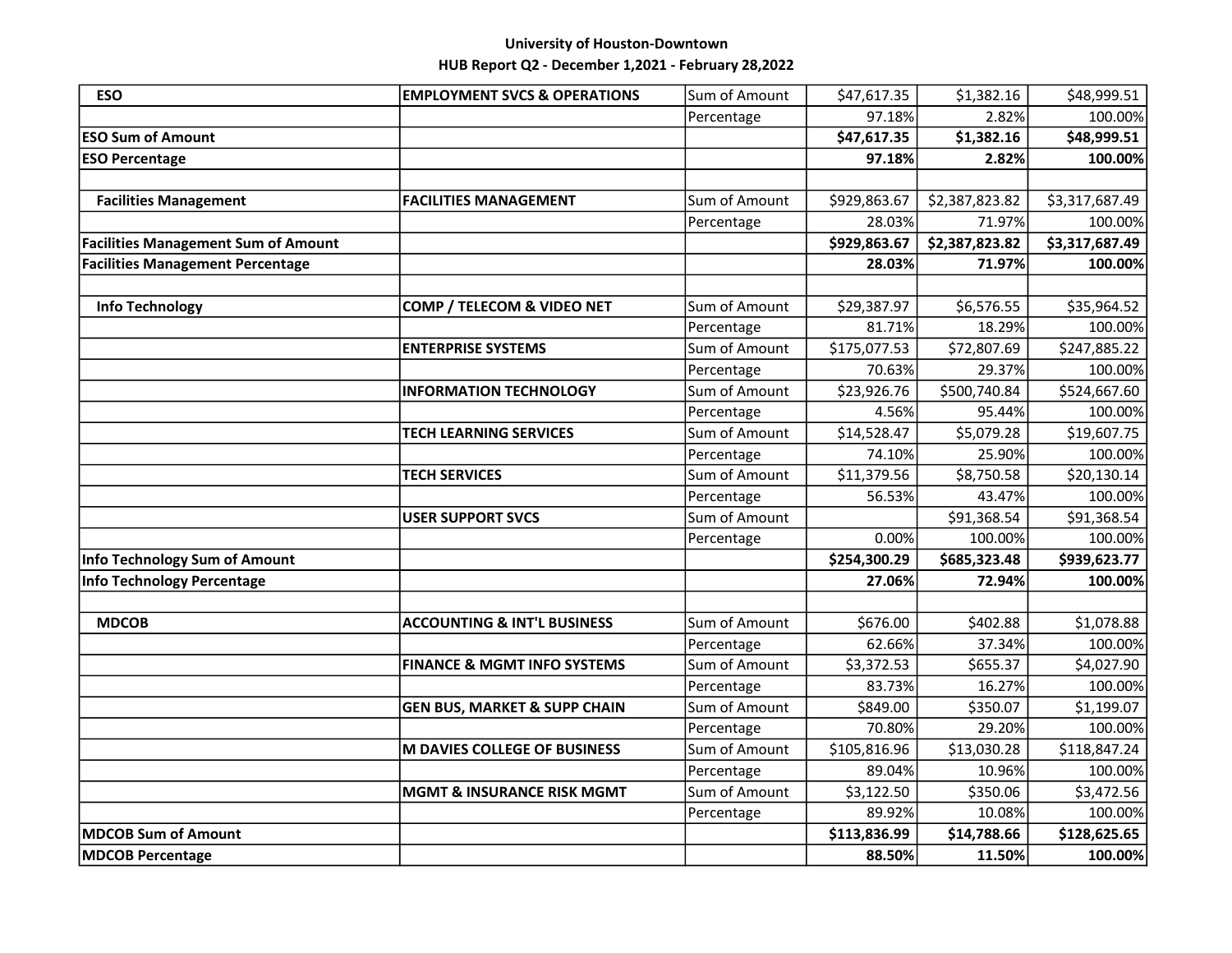| <b>President</b>                     | <b>CTR FOR DIVERSITY &amp; INCLUSION</b> | Sum of Amount | \$1,751.49   | \$1,053.00  | \$2,804.49   |
|--------------------------------------|------------------------------------------|---------------|--------------|-------------|--------------|
|                                      |                                          | Percentage    | 62.45%       | 37.55%      | 100.00%      |
|                                      | OFFICE OF THE PRESIDENT                  | Sum of Amount | \$8,190.09   | \$42,072.28 | \$50,262.37  |
|                                      |                                          | Percentage    | 16.29%       | 83.71%      | 100.00%      |
| <b>President Sum of Amount</b>       |                                          |               | \$9,941.58   | \$43,125.28 | \$53,066.86  |
| <b>President Percentage</b>          |                                          |               | 18.73%       | 81.27%      | 100.00%      |
|                                      |                                          |               |              |             |              |
| <b>Public Safety</b>                 | <b>EMERGENCY MANAGEMENT</b>              | Sum of Amount | \$960.57     |             | \$960.57     |
|                                      |                                          | Percentage    | 100.00%      | 0.00%       | 100.00%      |
|                                      | <b>ENVIRONMENTAL HEALTH &amp; SAFETY</b> | Sum of Amount | \$1,532.70   |             | \$1,532.70   |
|                                      |                                          | Percentage    | 100.00%      | 0.00%       | 100.00%      |
|                                      | <b>POLICE</b>                            | Sum of Amount | \$29,317.35  | \$72,203.79 | \$101,521.14 |
|                                      |                                          | Percentage    | 28.88%       | 71.12%      | 100.00%      |
| <b>Public Safety Sum of Amount</b>   |                                          |               | \$31,810.62  | \$72,203.79 | \$104,014.41 |
| <b>Public Safety Percentage</b>      |                                          |               | 30.58%       | 69.42%      | 100.00%      |
|                                      |                                          |               |              |             |              |
| <b>Student Affairs</b>               | <b>CAREER SERVICES</b>                   | Sum of Amount | \$13,643.87  | \$2,977.35  | \$16,621.22  |
|                                      |                                          | Percentage    | 82.09%       | 17.91%      | 100.00%      |
|                                      | <b>DISABILITY SERVICES</b>               | Sum of Amount | \$645.79     | \$5,902.37  | \$6,548.16   |
|                                      |                                          | Percentage    | 9.86%        | 90.14%      | 100.00%      |
|                                      | <b>SPORTS &amp; FITNESS</b>              | Sum of Amount | \$13,782.01  | \$5,233.02  | \$19,015.03  |
|                                      |                                          | Percentage    | 72.48%       | 27.52%      | 100.00%      |
|                                      | <b>STUD HEALTH SERVICES</b>              | Sum of Amount | \$298,219.50 |             | \$298,219.50 |
|                                      |                                          | Percentage    | 100.00%      | 0.00%       | 100.00%      |
|                                      | <b>STUDENT ACTIVITIES</b>                | Sum of Amount | \$7,157.64   | \$13,647.64 | \$20,805.28  |
|                                      |                                          | Percentage    | 34.40%       | 65.60%      | 100.00%      |
|                                      | <b>STUDENT AFFAIRS</b>                   | Sum of Amount | \$14,055.67  | \$2,842.86  | \$16,898.53  |
|                                      |                                          | Percentage    | 83.18%       | 16.82%      | 100.00%      |
|                                      | <b>VETERANS SERVICES</b>                 | Sum of Amount | \$349.01     |             | \$349.01     |
|                                      |                                          | Percentage    | 100.00%      | 0.00%       | 100.00%      |
| <b>Student Affairs Sum of Amount</b> |                                          |               | \$347,853.49 | \$30,603.24 | \$378,456.73 |
| <b>Student Affairs Percentage</b>    |                                          |               | 91.91%       | 8.09%       | 100.00%      |
|                                      |                                          |               |              |             |              |
| UC                                   | <b>ACADEMIC ADVISING</b>                 | Sum of Amount | \$1,385.48   | \$48.95     | \$1,434.43   |
|                                      |                                          | Percentage    | 96.59%       | 3.41%       | 100.00%      |
|                                      | <b>ACADEMIC SUPPORT CENTER</b>           | Sum of Amount | \$3,832.68   | \$6,934.06  | \$10,766.74  |